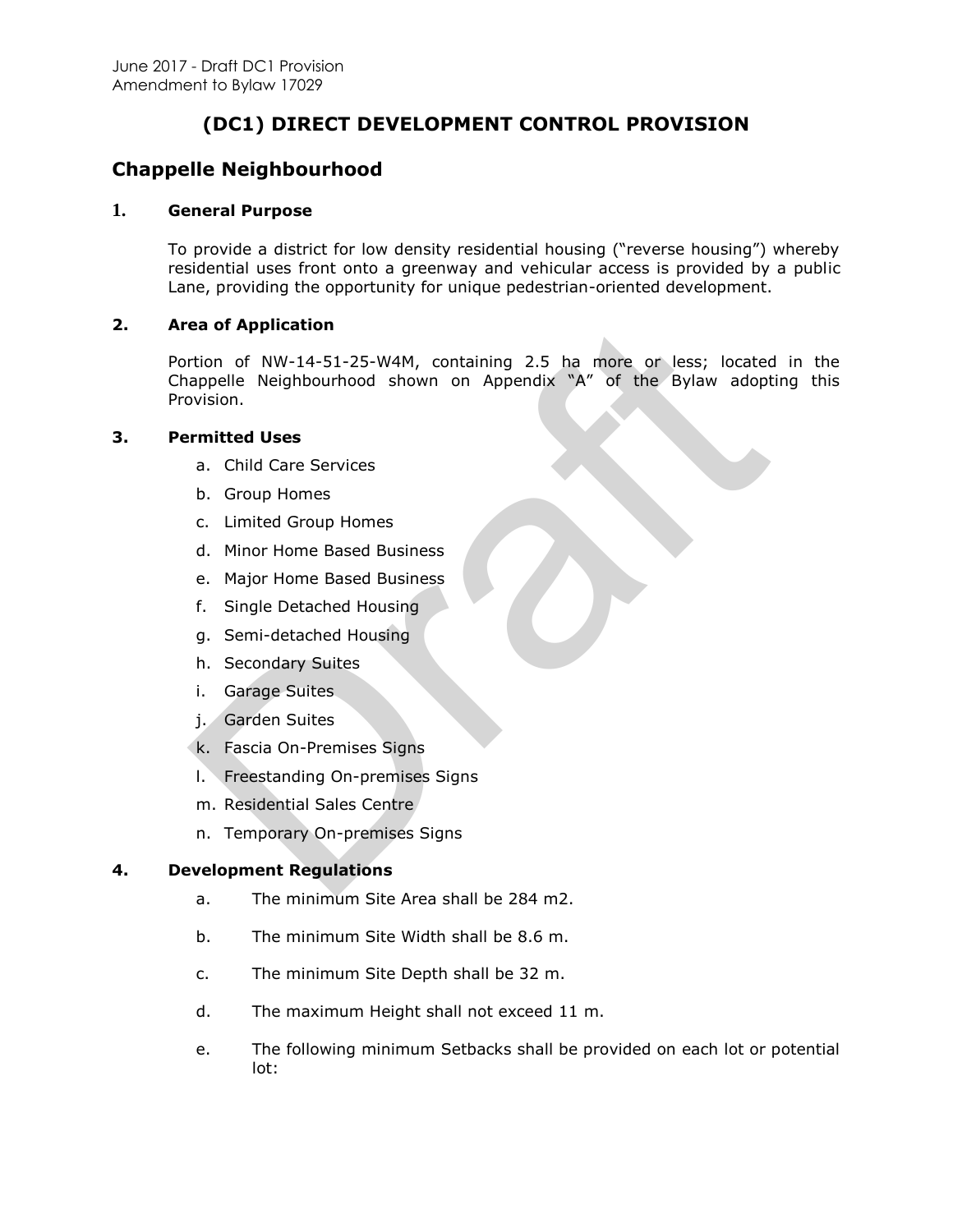- i. The minimum Front Setbacks shall be 3.2 m and shall be measured where the home fronts onto the linear greenway;
- ii. Corner Sites shall have flanking side treatments similar to the front elevation;
- iii. The minimum required Side Setbacks shall be 1.2 m.
- iv. The minimum Rear Setback shall be 6.0m.
- f. The maximum total Site Coverage shall not exceed 56% with a maximum Site Coverage of 38% for a principal building and a maximum Site Coverage of 18% for Accessory buildings.
- g. Separation Space shall be provided in accordance with Section 48 of the Edmonton Zoning Bylaw, except that Separation Space shall not be required between Dwellings where a minimum Side Yard of 1.2 m has been provided on the abutting Site.
- h. Each Dwelling unit shall provide a minimum 7.5 m2 of contiguous Private Outdoor Amenity Area that may be located within a required Yard, balconies, decks, porches or patios above Grade.
- i. Notwithstanding provision 4(h) above, where an attached rear Garage is provided, the length or width of the Private Outdoor Amenity Area area may be reduced but in no case shall it be less than 7.5 m2 per Dwelling.
- j. On-site parking shall be provided in accordance with the following requirements:
- i. On-Site parking may be provided within a detached or attached Garage, or on a Site for one Garage that shall be clearly demarcated both on the Site and on the Site Plan accompanying any application for a principal building. The minimum distance from the Rear Lot Line to a Garage or Garage Site shall be 6.0 m from the building face to property line. A hard surface walkway is required between a detached Garage or Garage Site and an entry to the principle building; Site Coverage of 38% for a principal building and a maxim<br>
Coverage of 18% for Accessory buildings.<br>
9. Separation Space shall be provided in accordance with Section 4<br>
Edmonton Zoning Bylaw, except that Separation Space s
	- ii. Where no Garage is developed, a hard surface parking pad a minimum of 6.1 m wide and a minimum of 6.0 m deep, shall be constructed at the rear of each lot. Such hard surface parking pad shall include an underground electrical power connection with outlet on a post 1.0 m in height, located within 1.0 m of the parking pad.
	- iii. Parking spaces may be in tandem and may include one Garage space. Where a driveway provides access to a parking space within a Garage, the Development Officer may consider the driveway as a second parking space that is in tandem to the parking space.
- k. All roof drainage shall be directed away from buildings and to a public roadway, including a Lane, or to a drainage work. Applications for a Development Permit shall include a detailed drainage plan showing the proposed drainage of the Site.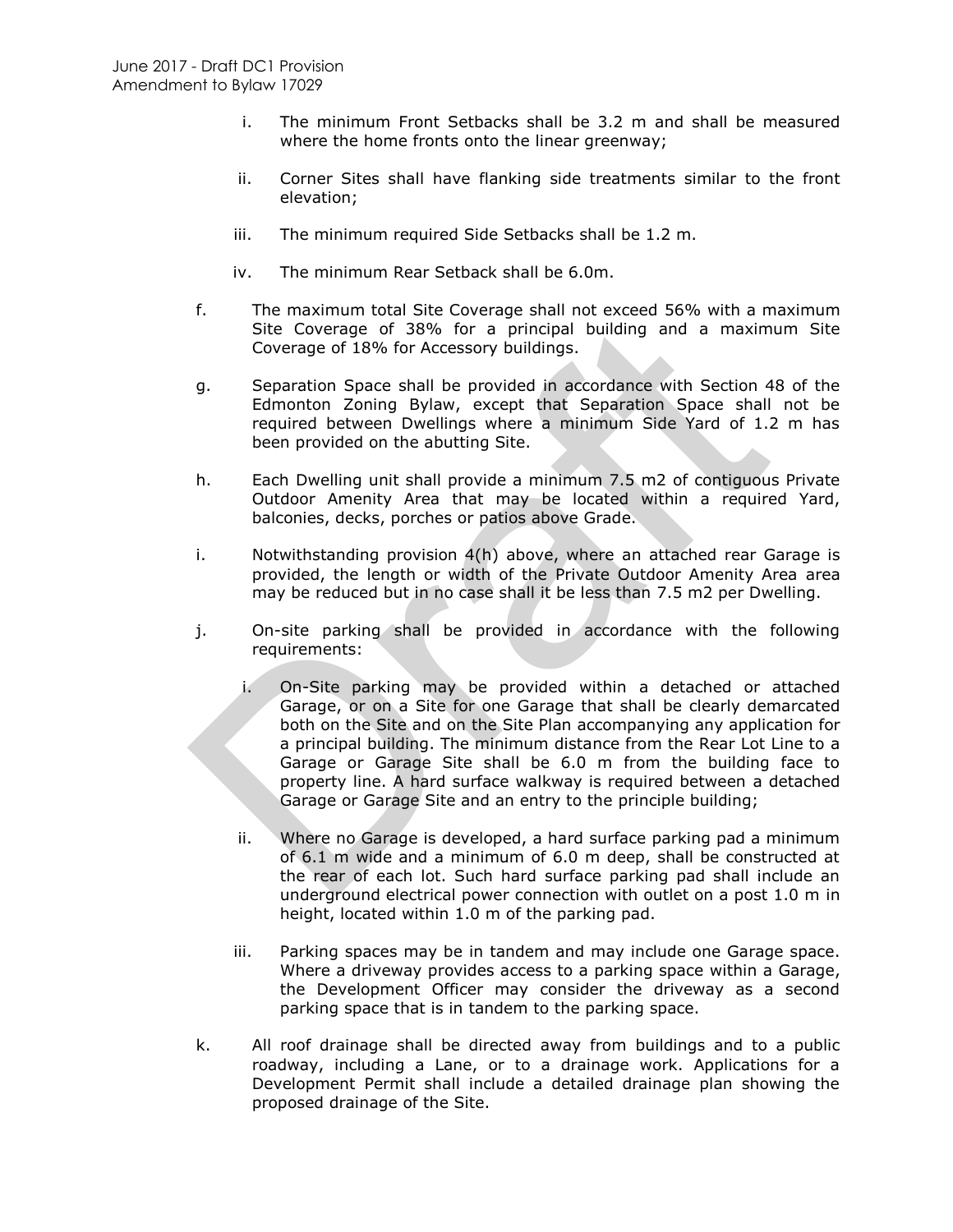- l. A maximum of one Dwelling per Site shall be allowed, except where Group Homes, Limited Group Homes, Semi-detached Housing, Secondary Suites, Garage Suites or Garden Suites are allowed and may thereby constitute two Dwellings on a Site.
- m. Secondary Suites shall comply with Section 86 of this Bylaw, except that:
	- i. The minimum Site area for a Single Detached Dwelling containing a Secondary Suite is 284 m2.
- n. Garage Suites and Garden Suites shall comply with Section 87 of this Bylaw, except that:
	- i. The minimum Site area shall be 284 m2.
	- ii. The maximum Height shall be 7.5 m.
- o. Signs shall comply with the regulations found in Schedule 59A.
- p. Future development shall generally be in accordance with the intent of Appendix "A" which is conceptual in nature.

## **5. Additional Development Regulations**

- 1. Municipal addresses shall be required for each Lot and be attached to each Garage visible from the Lane.
- 2. Every Site shall display the municipal address of each Dwelling affixed to the Garage or principal Dwelling, visible from the Alley.
- 3. Streetlighting shall be provided within a 1.5 m easement abutting the adjacent Lane. Bylaw, except that:<br>
i. The minimum Site area shall be 284 m2.<br>
ii. The maximum Height shall be 2.5 m.<br>
o. Signs shall comply with the regulations found in Schedule 59A.<br>
P. Future development shall generally be in accorda